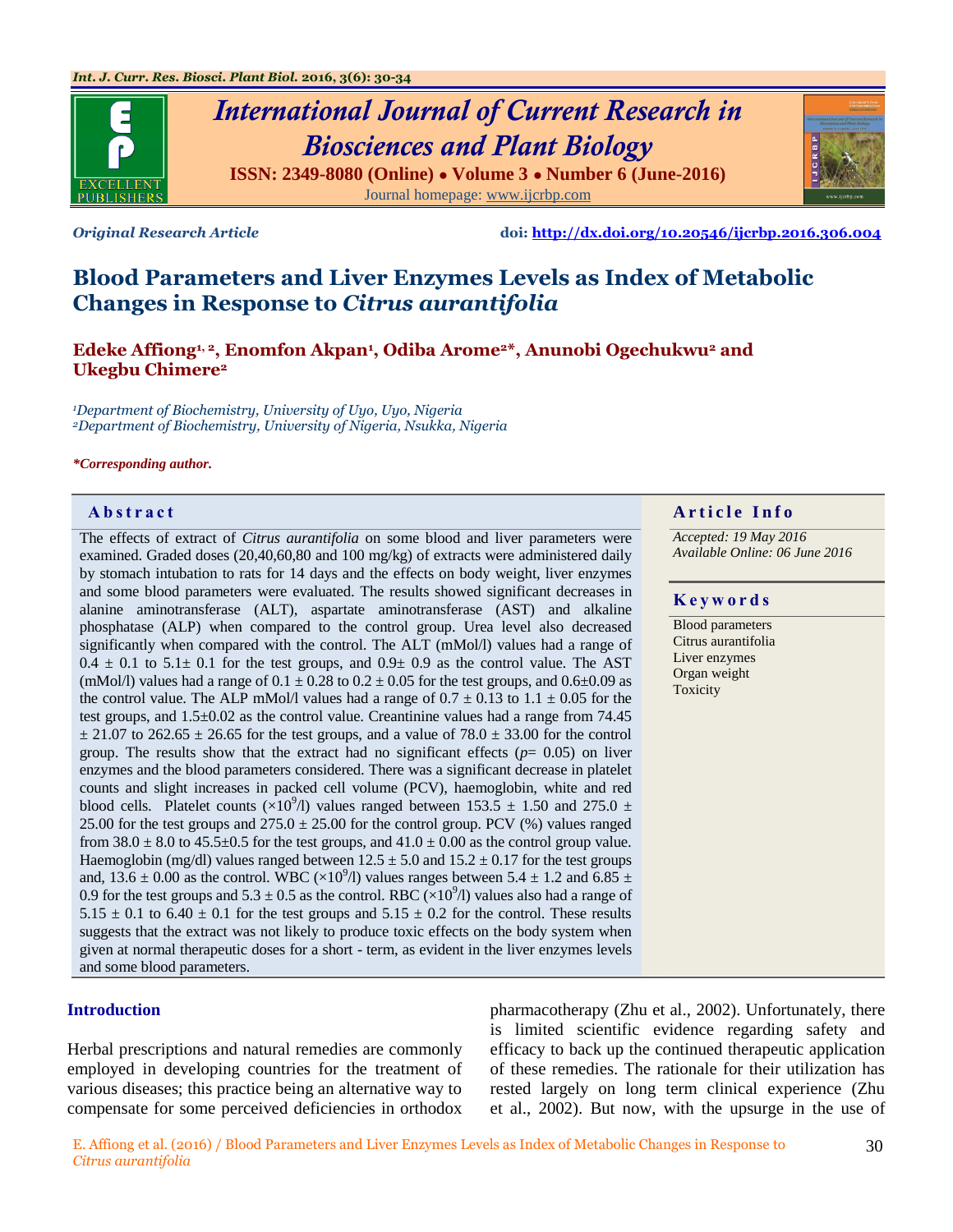herbal medicines, a thorough scientific investigation of these plants will go a long way in validating their folkloric usage. Plants parts such as leaves, barks stems, flowers, fruits and seeds are often used either singularly or in combination with other plants for treatment of disease. These plant parts or preparations are usually abortifacients, febrifuges etc. *C. aurantifolia* (Lime) is a citrus fruit and an excellent source of vitamin C and flavonoids which have unique antioxidant activities (Shrestha et al., 2012). *C. aurantifolia*, which belongs to the Rutaceae family, is believed to reduce oxidative stress by inhibiting cellular lipid peroxidation and increasing cellular antioxidant systems (Marzouk and Karoui, 2013). Apart from containing vitamin C and antioxidants, *C. aurantifolia* has high level of acid which helps in regulating the pH of water in the body and elements content (Timbrel, 2002). Notably, as increasing amounts of acids are added to the body, the pH of water in the body decreases and buffering capacity of water is consumed. The normal pH of *C. aurantifolia* is between 6.1 and 6.5 thus indicating acidity (Zhu et al., 2002). According to Zhu et al. (2002), as a result of acid contents of the fruit, if taken over long period of time, human body cells, tissues and organs may be damaged. These organs include the hearts, liver, kidney, pancreas, lungs, brain, muscles, and the skin nerve, which deteriorate in their functions. This can lead to distorted enzyme activities, impaired endocrine and biochemical activities. Also in the rural communities, the juice of *C. aurantifolia* has been greatly appreciated for its medicinal properties. Unlike conventional or orthodox medicine, the dose of this fruit extracts being used as drugs are not clearly stated. For this reasons, the rural dwellers in appreciation of the medicinal functions of this fruit use the extract haphazardly. These facts have necessitated this investigation to be carried out to determine the toxic effects of *C. aurantifolia* on blood parameters and some liver enzymes using albino rats.

#### **Materials and methods**

All reagents and chemicals that were used in this work were of analytical grade, and these reagents were products of Sigma-Aldrich (USA).

# **Plant material**

Fresh fruits of *Citrus aurantifolia* (Lime) used in this research were obtained from an orchard located at the University of Uyo, Nigeria. The fruits were peeled then cut into fine shapes and dried at  $121^{\circ}$ C. The dried fruits were grinned and extracted using ethanol. The extract was distilled *in vacuo* at 50°C giving a residue of 15 g. The extract was stored and preserved in a refrigerator.

## **Animals**

Twelve adults male Wistar strain of albino rats, weighing between 145-212 g were obtained from the Animal House of the Department of Pharmacology, University of Uyo and used for the study. The animals were maintained in a ventilated room at a room temperature of  $28.0 \pm 2^{\circ}$ C and natural lighting condition. The animals were fed with growers (pelleted) standard feed and had access to water. The animals were handled in accordance with the Guide for Care and Use of Laboratory Animals (CCAC, 2009) and the experimental protocol was approved by the Committee for Ethics in Animal Experimentation of the University of Uyo.

## **Experimental design**

The animals were randomly distributed into six groups (n  $= 6$ ) with each group having two animals in each of the five test groups and two animals in the control group (group F). They were administered with different concentrations of 20, 40, 60, 80, and 100 mg/kg of extract respectively through stomach intubation for fourteen days. Group A, B, C, D and E received 20,40,60,80 and 100 mg/kg respectively of the fruit extract of *C. aurantifolia* and Group F distilled water and was used as the control. At the end of the *C. aurantifolia* extracts administrations, the rats were sacrificed by suffocation using chloroform, and then were dissected to help collect blood samples. Blood was collected into EDTA bottles for the haematological parameters to be measured. Animal livers and kidneys were also removed and weighed.

#### **Serum assays**

Estimation of alanine aminotransferase (ALT) activity and aspartate aminotransferase (AST) activity were carried out accordingly to Reitman and Frankel (1957). Estimation of urea level (Fawcett and Scott, 1960) and estimation of creatinine level (Henry et al., 1974; CCAC, 1974) were also carried out. Whole blood collected into EDTA bottle was assayed for packed cell volume (PCV), white blood cell (WBC) counts and WBC differentials lymphocyte and neutrophil counts (Dacie and Lewis, 1984). Enzyme assays were determined by estimating serum alkaline phosphatase (ALP) activity (Babson, 1965; Imafidon and Okunrobo, 2012). All the methods are in accordance with the standards provided by the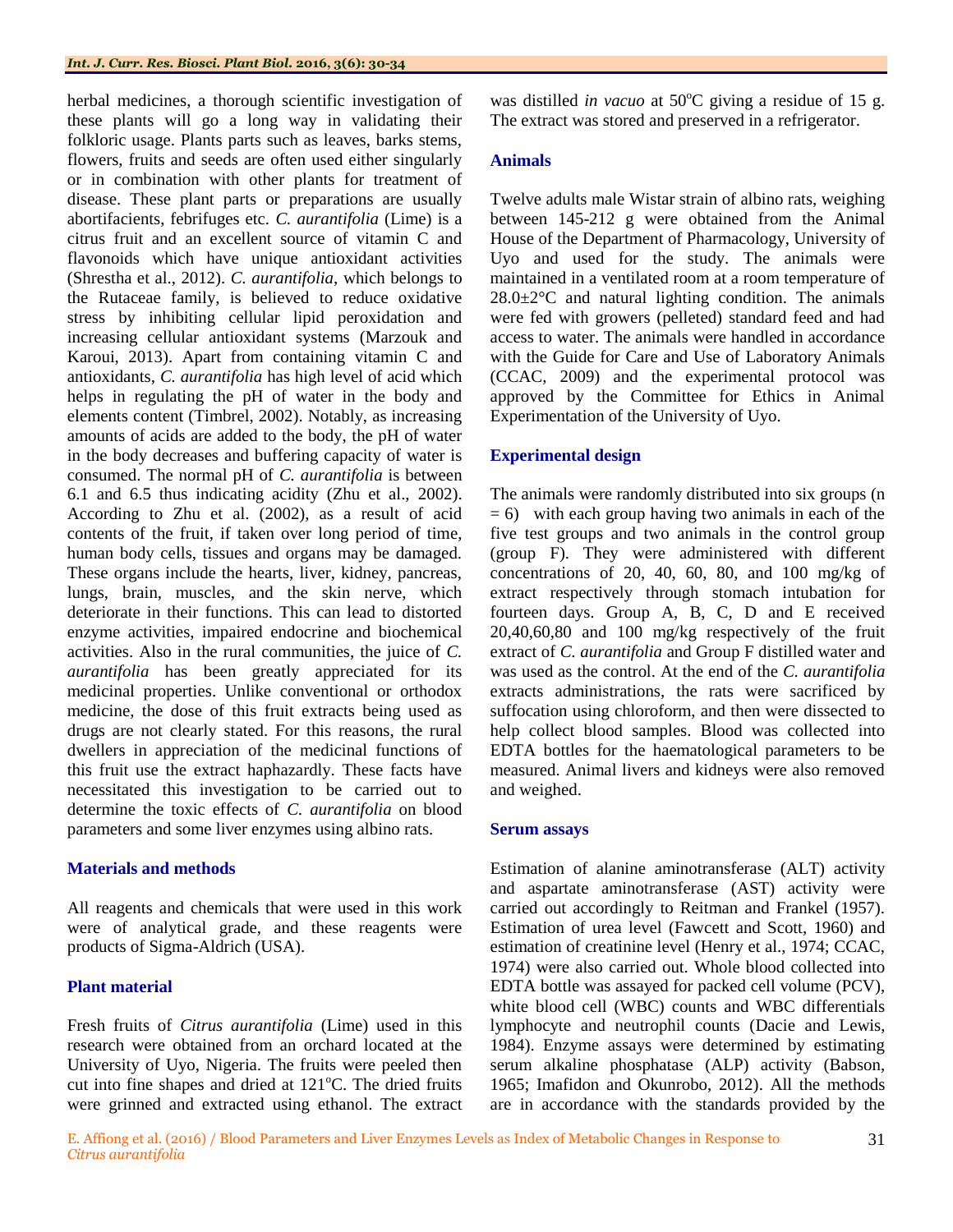International Federation of Clinical Chemistry (IFCC) as updated and verified in 2007.

#### **Packed cell volume (PCV, Microhaematrocit method)**

Whole blood was gently and thoroughly mixed to give an even cell distribution before introducing the capillary tube in it. Blood enters the capillary tube by capillary action and the tube was filled with blood to about the quarter the length of the tube leaving 15 nm unfilled. Plastacine was used to seal off one free end of the tube and placed in a centrifuge. Centrifugation was for 5 minutes at 12,000 rpm. The capillary tube containing packed cell and plasma was positioned in the slot of the micro haematrocit reader so that the bottom line intersects the base of the sealed tube end. The knob was adjusted so that the middle line intersects top of the packed red cells. The percentage PCV was read on the graduated scale.

#### **Haemoglobin estimation**

Whole blood samples were thoroughly mixed by swirling and repeated inversion immediately before pipetting 20 ml of blood and adding 5 ml of Drabskin's reagent, and the pipette which was externally wiped free of blood contamination was rinsed into Drabskin's reagents in a test tube. The reaction mixtures were left to stand a period of 15 minutes after which the absorbance was read at 540 nm, against reagents blank using UV/V is spectrophotometer. The difference between the reagent blank and the test sample was recorded as the absorbance of the test. The standard cyanmethaemoglobin was also read in the same way as test and the absorbance recorded.

#### **Red blood cell and white blood cell counts**

A 1:200 dilution of blood was made in Hayem's fluid. This was done by sucking blood into RBC pipette up to 0.5 marks holding the pipette in horizontal position. The tip of the pipette was wiped with cotton wool to remove the super flows blood around it. The pipette was then dropped gently into Hayem's fluid and the fluid sucked into 101 marks. The blood and the diluting fluid were mixed with the help of the red bulb while swirling the pipette. The counting chamber was focused under low magnification and a cover slip placed on it. The clear solution in the stem on the RBC pipette was discarded and the chamber changed with the content of the RBC pipette. Counting was immediately carried out using four corners squares and the center square for RBC. In WBC

count the fluid used is the Tunk's fluid but the dilution procedure was the same. The counting techniques differ instead of the 5 large square, cells are carried out in the four corners of the top and bottom large squares.

#### **Statistical analysis**

Data were expressed as Mean ± SEM. Statistical differences between the groups were evaluated by one way ANOVA, followed by Dunnetts comparison test to compare between treated and control groups. Differences yielding *p*<0.05 were considered statistically significant.

#### **Results and discussion**

Changes in general behavior body weight and internal organ weight are critical for the objective evaluation of a compound on test animals, since such changes are often the first signs of toxicity. In acute toxicity study, after the administration of the extract from *C. aurantifolia* at a single dose of 20, 40, 60, 80 and 100 mg/kg to the five group of rats, neither sign of toxicity nor death of rats was observed during the 14 days of experimental period. Neither body weight nor internal organ weight of treated rats was significantly changed to the control group (Table 1). From our findings, ALT concentrations were consistently higher than AST levels but more of AST than ALT (Padma and Ashok, 2010). Usually, about 80% of AST is found in the mitochondria whereas ALT is a purely cytosolic enzyme and is considered a more sensitive marker of hepatocellular damage than AST and within limits can provide a quantitative assessment of the degree of damage sustained by the liver. In this study, the serum level of the aminotransferase (ALT and AST) did not show any significant increase (*p=*0.05) when compared to the control group. Thus, indicating no cellular damage done to the liver since AST and ALT are good indicators of hepatic necrosis (Mayne, 1996). These results may indicate degenerative changes and hypofunction of liver and kidneys. In inflamamatory condition of the liver, the level ALT increase above that of AST. In this study, the level of ALT did not exceed AST levels in any of the treatment group and this shows that the liver is not damaged or affected. This result is in constant with the reported hepatoprotective effect of lime documented in various literatures (Abdel-Wahhab et al., 2002). Serum ALP is a measure of the integrity of the hepabiliary system and bone disease. The result of this experiment shows that there was no significant increment in the activity of the serum ALP in albino rats administered the extract compared to control. Lime has been reported to be rich in flavonoids which are known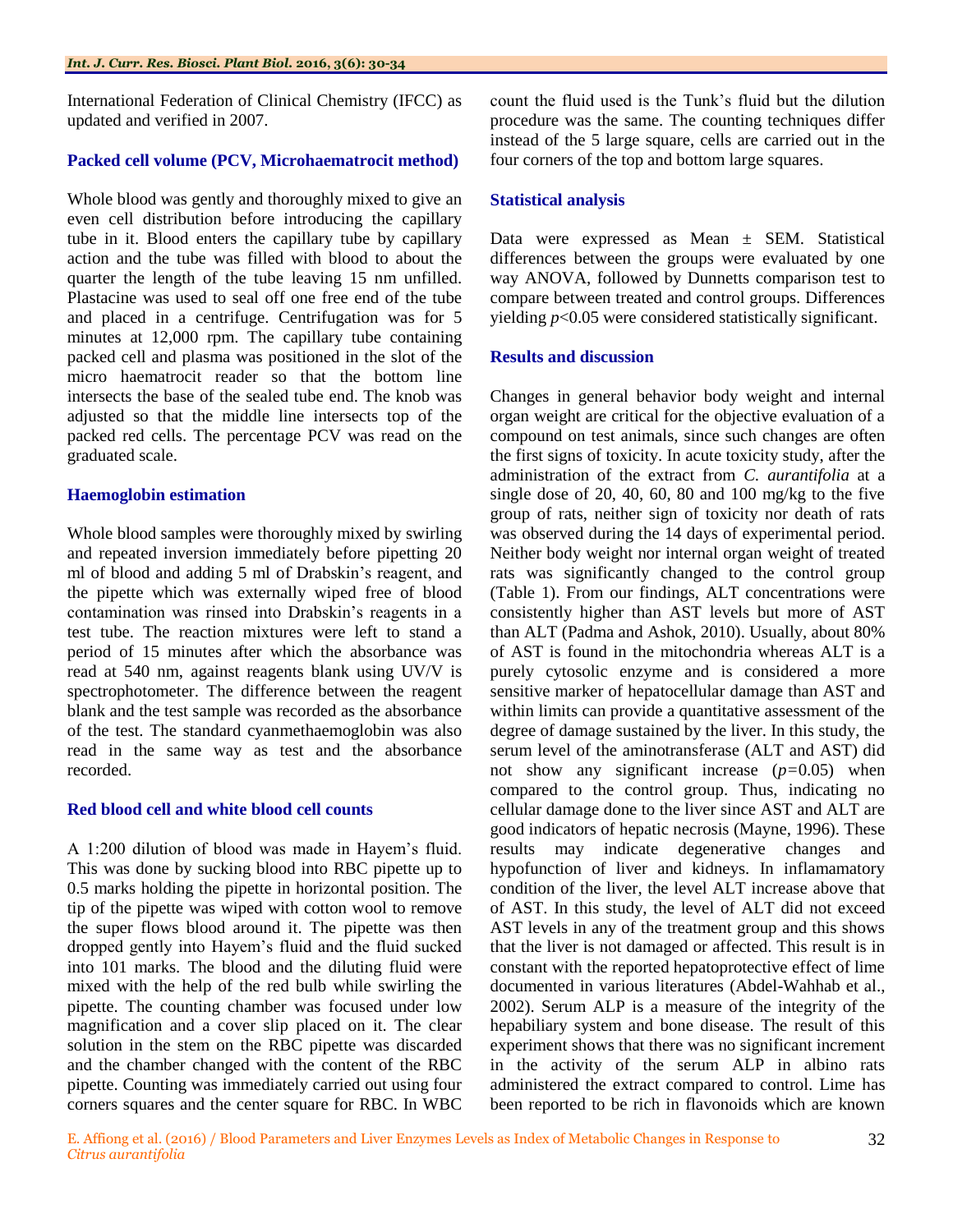to exhibit antioxidant activity and are effective scavenger of superoxide anions (Del-Rio et al., 1997; Dixit et al., 2000). The extract may have exhibited hepatoprotectivity due to its antioxidant property attributed to flavonoid. Phytochemicals like synephine and octopamine are known to exhibit weight loss properties. These monoterpenes have been investigated to inhibit free radicals attaches on biomenbrane (Gathumbi et al., 2002). High amount of synephine has been reported to have significantly increased systolic and mean arterial pressure (Zimmerman, 2000).These enzymes are part of the body's protection against harmful substances. We could therefore infer from the investigations of this study that the effect of the extract on liver enzymes yielded no significant toxic effect on the hepatocytes and heart muscles. The results show dose dependent decrease in PCV and Hb (Table 2). There was no significant difference when compared with control while the slight increase might be due to over dehydration. This insignificant decrease may be due to the presence of certain phytochemical in the extract that inhibit the synthesis of haem. Red blood cells (RBC) count showed no significant  $(p<0.05)$  difference from control. But its increase may be as a result of increase in erythropoietic activity of the animal. WBC is the component of blood responsible for phagocytic activity in the body, and it functions as defense machinery in eradicating foreign body. The level of WBC gives an indicator of foreign body. The recorded insignificant increase in the level of WBC indicates increase in the synthesis of WBC to combat foreign bodies. This also shows that the extract possesses phytochemicals that can modify autoimmune condition (Zhu et al., 2002). Platelet plays a major role in blood clotting. It shows an insignificant decrease in a dose – dependent manner when compared with control, this reduction may be due to presence of synephrine. The reduced level of urea probably indicates that it did not interfere with the renal capacity to excrete theses metabolites. It may also be a reflection of the renal integrity of treated rats (Kaneko, 1999).

| <b>Table 1.</b> Mean levels of serum ALT, AST and ALP (nkat/l), urea (mmol/l) and creatinine ( $\mu$ Mol) |  |  |  |  |
|-----------------------------------------------------------------------------------------------------------|--|--|--|--|
|-----------------------------------------------------------------------------------------------------------|--|--|--|--|

| Group        | Conc.          | $ALT$ ( $nkat/l$ ) | $AST$ ( $nkat/l$ ) | $ALP$ ( $nkat/l$ ) | Urea $(mmol/l)$ | Creatinine $(\mu\text{Mol})$ |
|--------------|----------------|--------------------|--------------------|--------------------|-----------------|------------------------------|
|              | (mg/kg)        | [mean $\pm$ SD]    | [mean $\pm$ SD]    | $Mean \pm SD$      | [mean $\pm$ SD] | [mean $\pm$ SD]              |
| $\mathbf{A}$ | 20             | $0.4+0.10$         | $0.1 \pm 0.28$     | $0.9+0.05$         | $2.5 \pm 2.20$  | $262.65 + 26.65$             |
| B            | 40             | $5.1 \pm 0.20$     | $0.2 + 0.04$       | $1.1 \pm 0.05$     | $0.4 \pm 0.20$  | $75.85 \pm 0.00$             |
| $\mathbf C$  | 60             | $0.7+0.20$         | $0.2 \pm 0.05$     | $0.7+0.13$         | $0.9 \pm 0.60$  | $137.70 \pm 30.90$           |
| D            | 80             | $0.4 + 0.20$       | $0.1 \pm 0.05$     | $0.9 + 0.01$       | $1.9 \pm 0.60$  | $95.50 + 19.60$              |
| E            | 100            | $0.4 + 0.20$       | $0.1 \pm 0.02$     | $0.9+0.24$         | $1.2 \pm 0.70$  | $74.45 + 21.07$              |
| F (control)  | $\overline{a}$ | $0.9 \pm 0.9$      | $0.6 \pm 0.09$     | $1.5 \pm 0.02$     | $54.0 \pm 5.00$ | $78.00 \pm 33.00$            |

There was no significant difference  $(p<0.05)$  in the above values of the parameters when compared with the control.

| <b>Groups</b> | <b>Platelet</b>   | PCV (%)         | HB (mg/dl)        | WBC $(x10^9/1)$ | RBC $(x10^9/l)$ |  |  |
|---------------|-------------------|-----------------|-------------------|-----------------|-----------------|--|--|
| $\mathbf{A}$  | $225.0 + 25.00$   | $38.5 \pm 0.50$ | $12.83 \pm 0.17$  | $5.70 \pm 0.40$ | $5.75 \pm 0.10$ |  |  |
| <sup>B</sup>  | $228.5 \pm 71.50$ | $45.0 \pm 4.00$ | $15.00 \pm 33.00$ | $6.85 \pm 0.90$ | $6.40 \pm 0.10$ |  |  |
| $\mathcal{C}$ | $204.5 \pm 38.50$ | $45.5 \pm 0.50$ | $15.17 \pm 0.17$  | $5.7 \pm 0.50$  | $5.15 \pm 0.10$ |  |  |
| D             | $153.5 \pm 1.50$  | $38.0 \pm 8.00$ | $12.50 \pm 0.50$  | $5.5 \pm 0.50$  | $5.75 \pm 0.10$ |  |  |
| E             | $275.0 \pm 25.00$ | $40.0 \pm 4.20$ | $13.34 \pm 1.88$  | $5.4 \pm 0.20$  | $5.20 \pm 0.20$ |  |  |
| F (control)   | $275.0 \pm 25.00$ | $41.0 \pm 0.00$ | $13.67 \pm 0.00$  | $5.3 \pm 0.50$  | $5.15 \pm 0.20$ |  |  |
| ---           | $\cdots$          | .               | $\sim$ $\sim$     | .               |                 |  |  |

**Table 2.** Mean levels of blood cells parameters.

There was no significant difference  $(p<0.05)$  in the above values of the parameters when compared with the control.

### **Conclusion**

Every blood parameters determined in serum or plasma of experimental animals serves as indices to determine the biochemical state of the animal during the period of experiment. The changes may or may not reverse to normal depending on the nature of cellular damage that has taken place during the exposure period. A lower or higher value of one or more of these indices may or may

not reveal any pathological defect. The level of utilization of *C. aurantifolia* in the third world countries is very high. The present investigation has attempted to ascertain the effect of ethanolic extract of *C. aurantifolia* on serum ALT, AST, ALP, urea, creatinine and some blood parameters in albino rats. The investigation showed no marked or significant decrease or increase in the result on all these biochemical parameter when compared with their control.